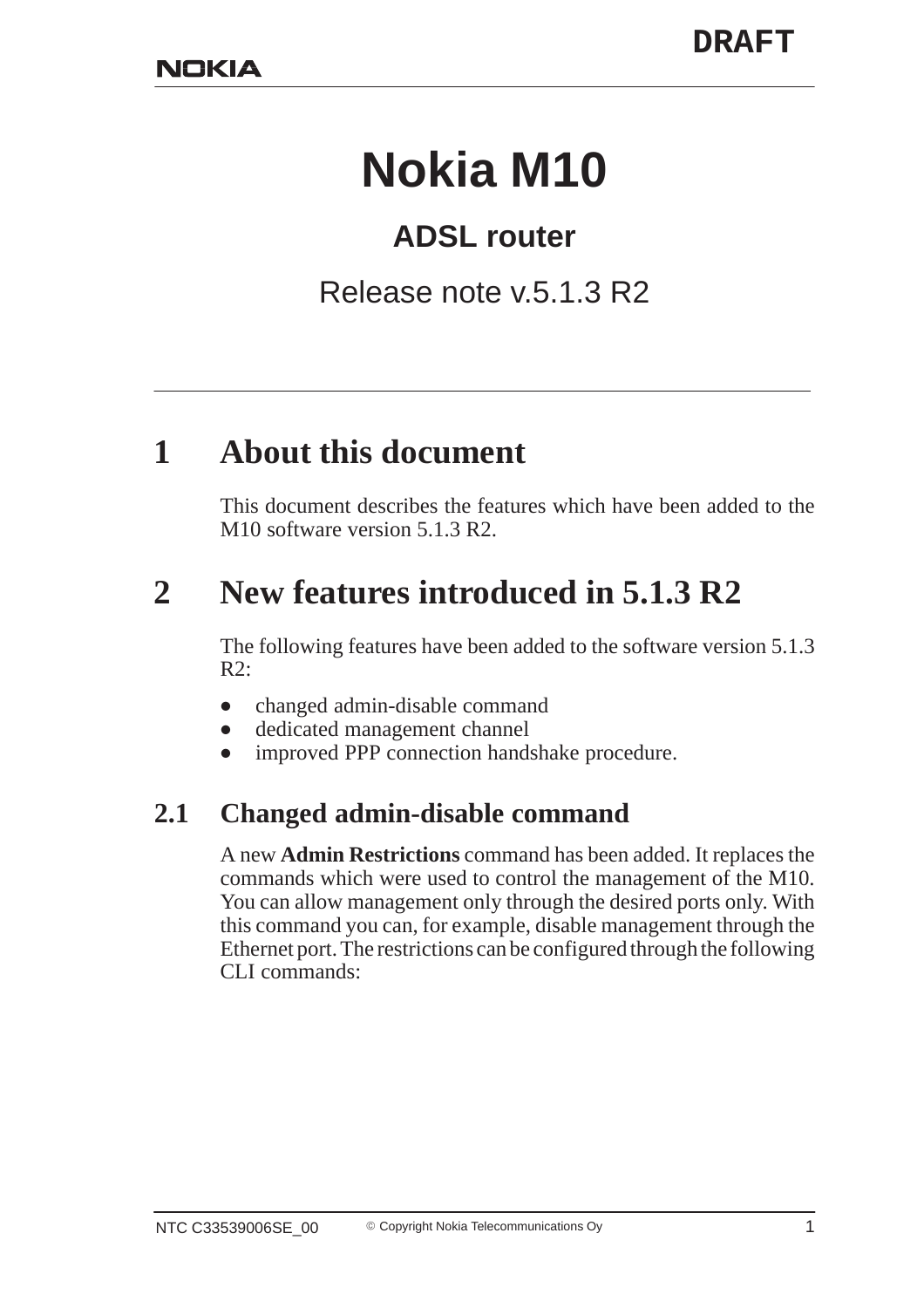| <b>Command</b>     | <b>Enable/disable the management through Ethernet</b><br>port                                                                                                                                                                                             |
|--------------------|-----------------------------------------------------------------------------------------------------------------------------------------------------------------------------------------------------------------------------------------------------------|
| <b>Description</b> | Enables/disables the management of Nokia M10<br>through the Ethernet port.                                                                                                                                                                                |
| Syntax             | set ip ethernet restrictions [none admin-disabled]                                                                                                                                                                                                        |
| Arguments          | The restrictions argument is used to enable/dis-<br>able management through the Ethernet port. None<br>means that M10 can be managed through the Ethernet<br>port and admin-disabled disables the possibility to<br>manage M10 through the Ethernet port. |
| Example            | m10> set ip ethernet restrictions admin-<br>disabled                                                                                                                                                                                                      |

You can also disable management through the Ethernet port with your Web browser (see Figure 1) by clicking the **Admin-Disabled** radio button.

**Note** If you disable management through the Ethernet port and reboot M10 you can no longer manage M10 with your local Web browser.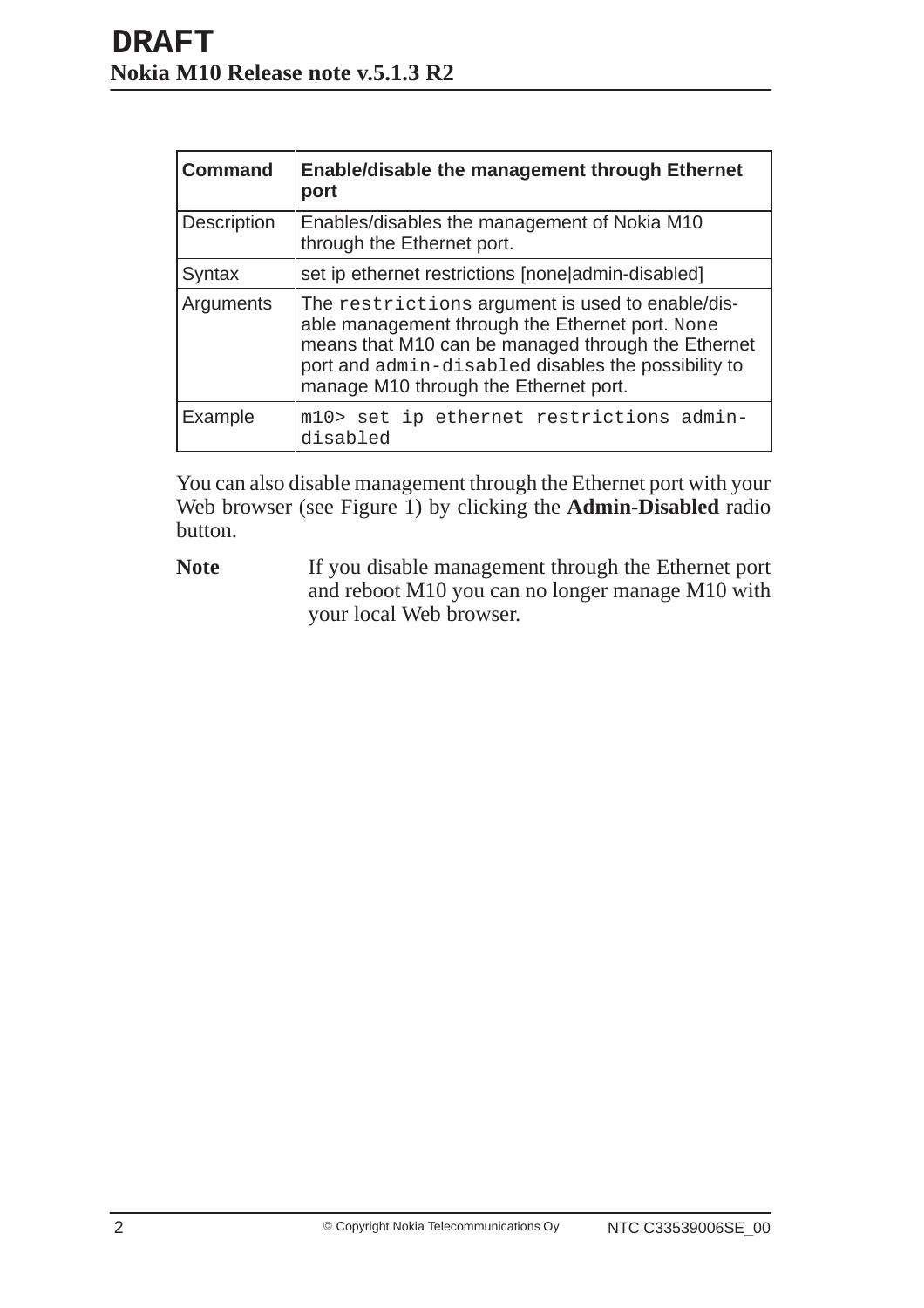

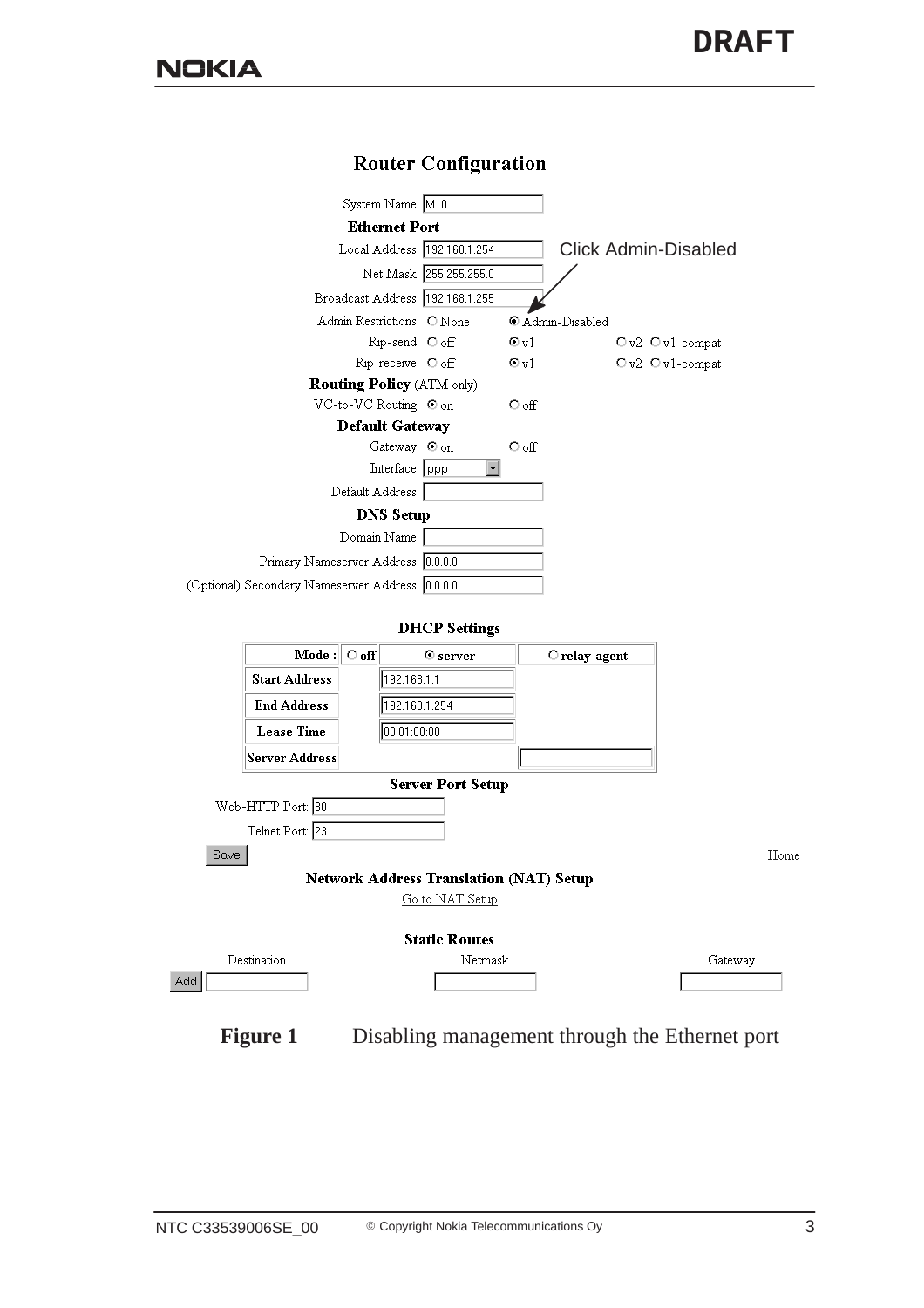| <b>Command</b>     | Enable/disable the management through PPP link                                                                                                                                                                                                                                                                                                                                                                                                                                                       |
|--------------------|------------------------------------------------------------------------------------------------------------------------------------------------------------------------------------------------------------------------------------------------------------------------------------------------------------------------------------------------------------------------------------------------------------------------------------------------------------------------------------------------------|
| <b>Description</b> | Enables/disables the management of Nokia M10<br>through the specified ATM link using ppp-vcmux encap-<br>sulation.                                                                                                                                                                                                                                                                                                                                                                                   |
| Syntax             | set ip ip-ppp {vccx} restrictions [none admin-dis-<br>abled admin-only]                                                                                                                                                                                                                                                                                                                                                                                                                              |
| Arguments          | The first argument identifies the ATM channel (vccx, $x =$<br>1  8). If there is only one ATM channel using ppp-<br>vcmux encapsulation you can leave the argument vccx<br>out. The second argument is used to configure restric-<br>tions. None means that there are no management re-<br>strictions, admin-disabled disables the possibility to<br>manage M10 through this link, admin-only makes<br>this link the dedicated management channel which can<br>only be used for management purposes. |
| Example            | m10> set ip ip-ppp vcc2 restrictions<br>admin-disabled                                                                                                                                                                                                                                                                                                                                                                                                                                               |

| Command            | Enable/disable the management through channels<br>using IP over ATM or bridged encapsulations                                                                                                                                                                                                                                                                                                                                                                                                 |
|--------------------|-----------------------------------------------------------------------------------------------------------------------------------------------------------------------------------------------------------------------------------------------------------------------------------------------------------------------------------------------------------------------------------------------------------------------------------------------------------------------------------------------|
| <b>Description</b> | Enables/disables the management of Nokia M10<br>through the specified ATM link using ip-Ilc, ip-vcmux,<br>ether-Ilc, or ether-vcmux encapsulation. This command<br>can be also used to configure a dedicated management<br>channel.                                                                                                                                                                                                                                                           |
| Syntax             | set ip dsl {vccx} restrictions [none]admin-dis-<br>abled admin-only]                                                                                                                                                                                                                                                                                                                                                                                                                          |
| Arguments          | The first argument identifies the ATM channel (vccx, $x =$<br>1  8). If there is only one ATM channel using one of<br>these encapsulations you can leave the argument<br>vccx out. The second argument is used to configure<br>restrictions. None means that there are no restrictions,<br>admin-disabled disables the possibility to manage<br>M10 through this port, admin-only makes this chan-<br>nel the dedicated management channel which can only<br>be used for management purposes. |
| Example            | m10> set ip dsl vcc2 restrictions admin-<br>only                                                                                                                                                                                                                                                                                                                                                                                                                                              |

The same commands are also availabe in the step mode.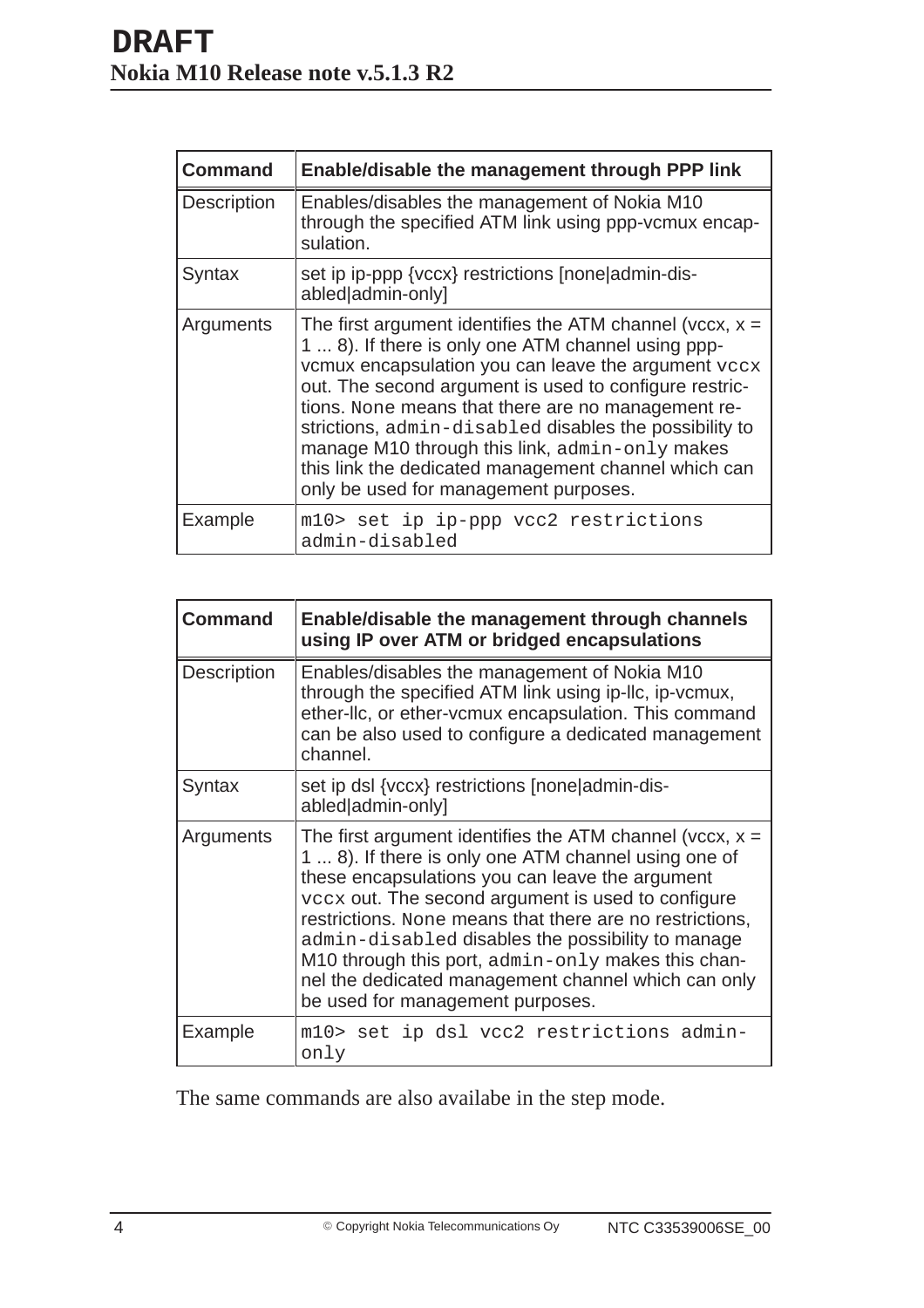#### **2.2 Dedicated management channel**

The operator or Internet service provider can establish a dedicated management channel to the M10. This channel provides access to the same management possibilities as the local CLI. When the management channel is enabled it cannot be used for other data transmission. Figure 2 shows the principle of the dedicated management channel.

In Figure 2 VCC1 is used for customers data transmission. Administration through this channel has been disabled. The operator or the service provider uses the VCC2 for management purposes only.



**Figure 2** Dedicated management channel

#### **2.2.1 Enabling the dedicated management channel**

You can enable the dedicated management channel by configuring Admin restrictions as **admin-only** for the desired ATM channel. This can be done through CLI or with a Web browser. The corresponding CLI command is: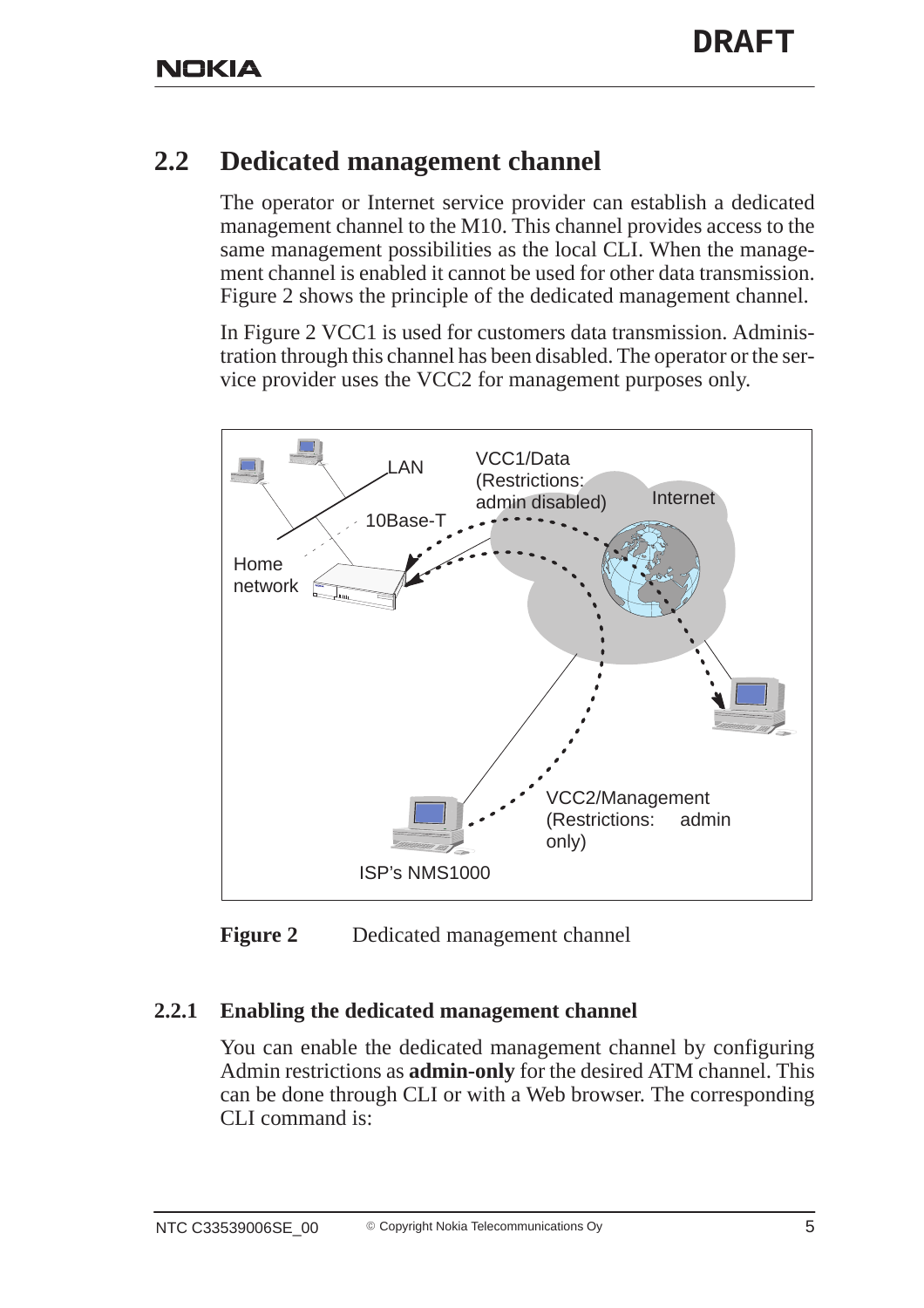| <b>Command</b>     | Enable/disable the management through channels<br>using IP over ATM or bridged encapsulations                                                                                                                                                                                                                                                                                                                                                                                                 |
|--------------------|-----------------------------------------------------------------------------------------------------------------------------------------------------------------------------------------------------------------------------------------------------------------------------------------------------------------------------------------------------------------------------------------------------------------------------------------------------------------------------------------------|
| <b>Description</b> | Enables/disables the management of Nokia M10<br>through the specified ATM link using ip-Ilc, ip-vcmux,<br>ether-IIc, or ether-vcmux encapsulation. This command<br>can be also used to configure a dedicated management<br>channel.                                                                                                                                                                                                                                                           |
| Syntax             | set ip dsl {vccx} restrictions [none admin-dis-<br>abled admin-only]                                                                                                                                                                                                                                                                                                                                                                                                                          |
| Arguments          | The first argument identifies the ATM channel (vccx, $x =$<br>1  8). If there is only one ATM channel using one of<br>these encapsulations you can leave the argument<br>vccx out. The second argument is used to configure<br>restrictions. None means that there are no restrictions,<br>admin-disabled disables the possibility to manage<br>M10 through this port, admin-only makes this chan-<br>nel the dedicated management channel which can only<br>be used for management purposes. |
| Example            | m10> set ip dsl vcc2 restrictions admin-<br>only                                                                                                                                                                                                                                                                                                                                                                                                                                              |

The same command is available in the step mode:

```
restrictions (none) [none|admin-disabled|
admin-only]
```
You can also enable the dedicated management channel with a Web browser through the VCCx configuration page by clicking the **Admin-Only** radio button (see Figure 3).